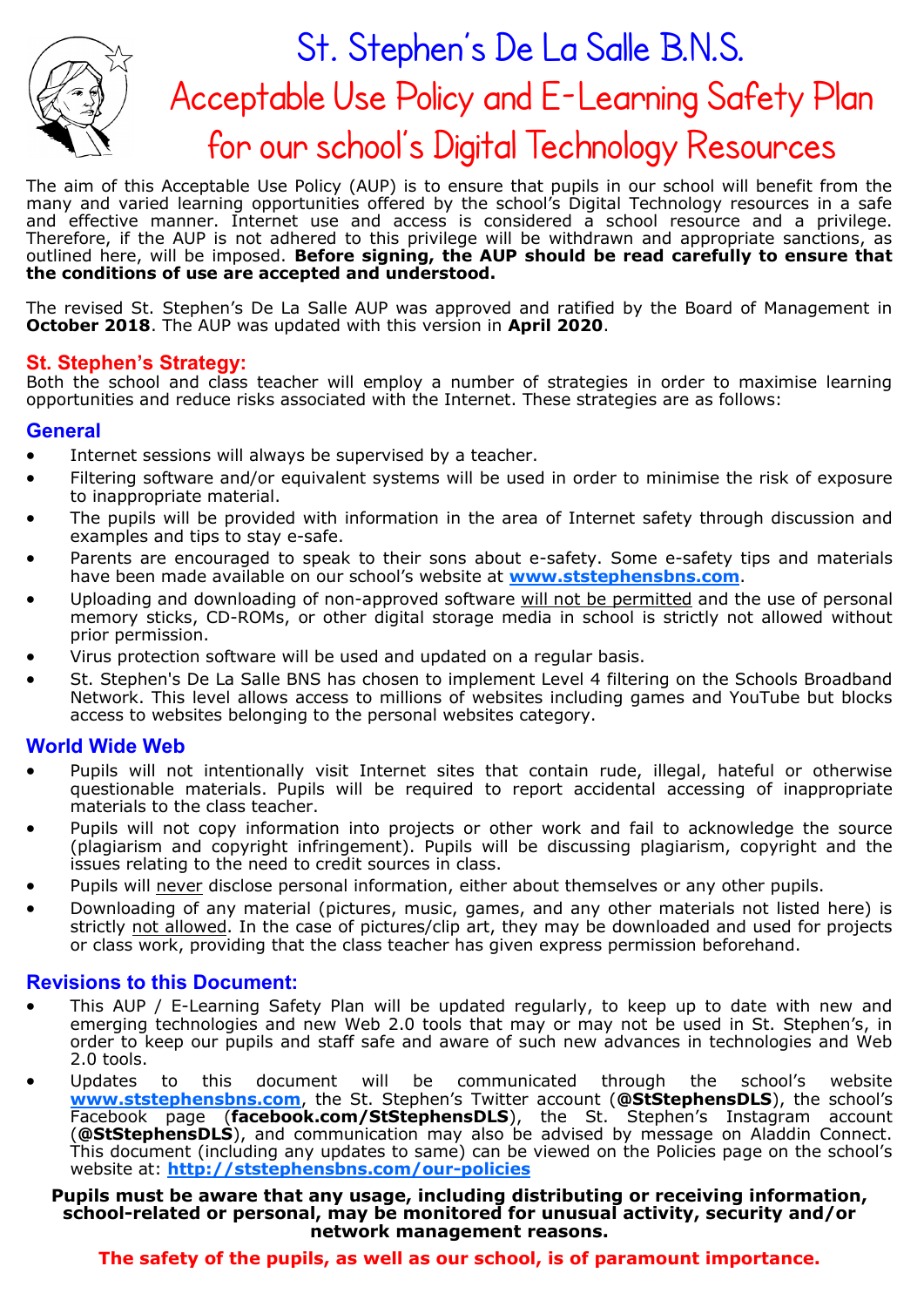## **Aladdin Connect**

- St. Stephen's is using Aladdin Connect to communicate with parents. The app is available for all smartphones and tablet devices, as well as having a website option.
- Permissions are no longer sent out in printed form; all permissions are granted from home via the Aladdin Connect app.
- Attendance is recorded on the Aladdin Connect system. All data stored on Aladdin is secured with 128 bit SSL encryption.
- Aladdin Connect will help the school/ teachers communicate with parents if / when the need arises.

## **iPads**

- iPad sessions will always be supervised by a teacher.
- A classroom management app will be used by the staff in St. Stephen's to monitor pupil use of the school iPads. Pupils not following instructions may have their iPad locked remotely, or have the iPad confiscated.
- Use of the camera function for the taking of photographs / audio clips / video clips will not be allowed. This option will be disabled on the school iPads.
- The pupils will be provided with information in the area of Internet safety through discussion and examples and tips to stay e-safe. Parents are encouraged to speak to their sons about e-safety. Some e-safety tips and materials have been made available on our school's website at **[www.ststephensbns.com](http://www.ststephensbns.com/)** on the Parent's Tab.

## **World Wide Web**

- Pupils will not intentionally visit Internet sites that contain rude, illegal, hateful or otherwise questionable materials. Pupils will be required to report accidental accessing of inappropriate materials to the class teacher.
- Pupils will not copy information into projects or other work and fail to acknowledge the source (plagiarism and copyright infringement). We will be discussing plagiarism, copyright and the issues relating to the need to credit sources in class.
- Pupils will never disclose personal information, either about themselves or any other pupils.
- Downloading of any material (pictures, music, games, and any other materials not listed here) is strictly not allowed. In the case of pictures/clip art, they may be downloaded and used for projects or class work, providing that the class teacher has given express permission beforehand.

## **Photographs / Video Clips of Pupils**

- Photographs/Videos may be taken of pupils participating in school activities, on school trips, in school plays/concerts, during visits from the Mayor or other dignitary, for reward displays in classrooms, for religious displays (Communion, Confirmation) and/or any school or educational activity currently listed here. Please note that NO photographs may be taken during the reli**gious ceremonies (Sacrament of Penance, Communion, Confirmation, etc.)**
- Photographs and/or videos may be posted on the school's website, located at www.ststephensbns.com or on the school's social media accounts on Facebook, Instagram and Twitter. All photographs will have the school's ownership of the photos added to the metadata. Pupil photographs will not carry any individual names as part of the caption.

#### **School Website (www.ststephensbns.com)**

- Pupils will be given the opportunity to have their projects, artwork and selected school work published on the school's website, located at [www.ststephensbns.com.](http://www.ststephensbns.com/)
- The website will be regularly checked to ensure that there is no content that compromises the safety or personal information of pupils or staff.
- We will endeavour to use digital photographs, audio or video clips focusing on group activities.
- Any photographs/videos of pupils will be digitally watermarked to highlight the school's ownership of the photos/videos. Pupil photographs will not carry any names as part of the caption; however, pieces of artwork / class work may carry a pupil's first name.
- Pupils' work will appear in an educational context on Web pages. The main page on our school website carries a copyright notice prohibiting the copying of such work while clarifying that **pupils will continue to own the copyright on any work published.**
- In addition, saving photos, videos, audio and any other material from the school's website via the right mouse click has been disabled. Some content may be made available for download (for example, school calendars, newsletters); this will be expressly stated on the relevant page.

# **Digital Archive of Photographs / Video / Audio Clips of Pupils**

 During the summer of 2016, St. Stephen's added a digital archive to our website [www.ststephensbns.com.](http://www.ststephensbns.com/) This archive features photographs, videos, and audio files of previous years in our school. The archive can be viewed at the URL: [ststephensbns.com/archive](http://www.ststephensbns.com/archive-home)-home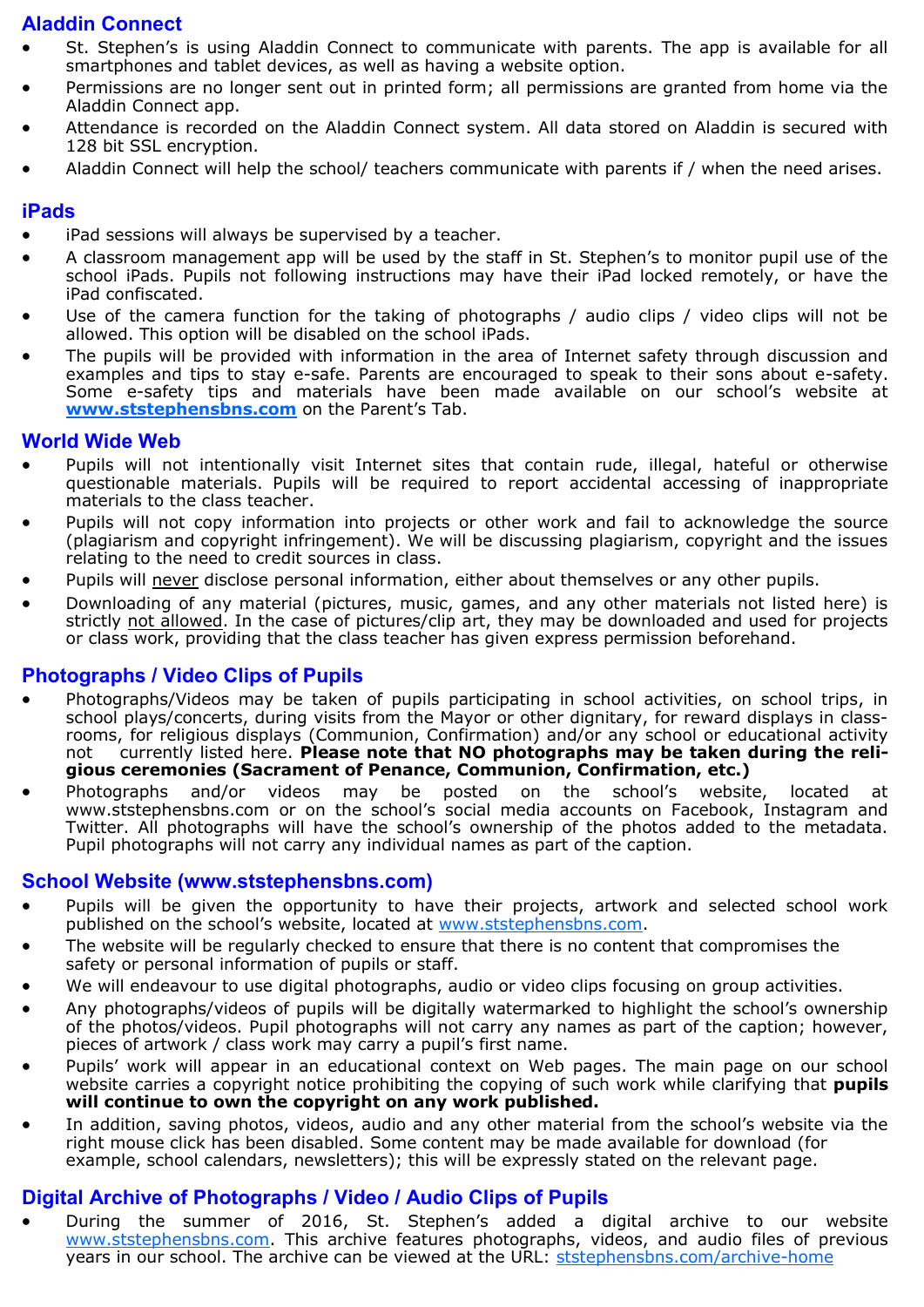## **Personal Devices:**

**ALL personal devices that have the capability of taking photographs or recording video or audio, such as iPads, iPods, tablets, MP3 players, DS or PSP consoles, and any other items not listed here but with these capabilities, are forbidden within the school grounds at all times.** Neither the class teacher nor the school will be held liable for any personal devices lost, stolen or damaged on school property. Please also note that as per school policy, mobile phones **are**  not allowed in school and to be in possession of one is in direct breach of the school's acceptable use policy. Any pupil found to be in possession of any of the items mentioned above (and any not listed but with the capabilities mentioned above) will have the item confiscated immediately and it can only be returned by having a parent visit the School Principal to request its' return.

#### **Sanctions:**

Misuse of the internet and/or any of the ICT equipment/resources in our school or failure to follow the expected behaviour laid out in this AUP may result in disciplinary action, including, but not limited to, written warnings home, withdrawal of Digital Technology privileges, face-to-face meetings with parents, and if necessary, referral to the school office for the attention of the School Principal, Mr. Morris.

## **Skype:**

- Pupils may be engaged in the use of the Skype platform to communicate with other classes in our school, or with classes in many different locations around the world to share learning and also to take part in geography and maths games/projects with other classes.
- Guest speakers may also be invited to speak to some classes via Skype to talk about a topic that the class is working on.
- Use of Skype will solely be used for educational purposes and will always be supervised. Classes will use a dedicated class Skype account, to be used solely for school related work.

#### **Zoom:**

- Pupils may be engaged in the use of the Zoom platform to engage with teachers and other boys in their class for well being conversations and possible distance learning in the event that St. Stephen's is closed for an unexpected length of time or in a public health emergency.
- Zoom meetings will carry an ID and password, as well as using the "waiting room" feature to ensure the security and protection of the boys and teachers.
- Teachers will lock the meeting at its' beginning to further ensure security.
- Zoom Invitations, Meeting IDs and passwords will be shared with parents through the Aladdin Connect app and are not to be shared on social media, by text message or any other form, in order to protect our teachers and our pupils. Failure to follow this guideline will result in exclusion from future online Meetings.

#### **Social Media**

- Our school/classes use Twitter as one medium to communicate our pupils' activities. From time to time, this may also include "retweets" of interesting facts from carefully selected websites. **Retweets are at no time an endorsement by St. Stephen's De La Salle BNS**.
- Tweets will be continuously monitored to ensure that there is no content that could compromise the safety or personal information of pupils or staff.
- No copyrighted material will be uploaded or tweeted through our accounts without crediting the source of such material.
- We may use Twitter to collaborate with other schools in Ireland, or around the world. Such collaboration will be used solely for school related work.
- The main Twitter account for St. Stephen's can be found at this URL: www.twitter.com/StStephensDLS or directly through the school website on the right hand side of the main home page. Alternatively, it can be accessed through the smartphone, iPad and tablet Twitter app; the account handle is **@StStephensDLS**
- Our school/classes may use Instagram to display photos of pupil artwork and/or stories.
- The main Instagram account for St. Stephen's can be found at this URL: www.instagram.com/StStephensDLS Alternatively, it can be accessed through the smartphone, iPad and tablet Instagram app; the account handle is **@StStephensDLS**
- St. Stephen's has a Facebook page, located at: **facebook.com/StStephensDLS**. The page is to share news of school events, fundraisers, display pupil work, etc.
- Please note that St. Stephen's De La Salle **does not have and does not operate** accounts on Snapchat, Pinterest, Periscope, and other social media apps at this time. Our presence on social media as of April 2020 is on those listed here: Twitter, Instagram and Facebook.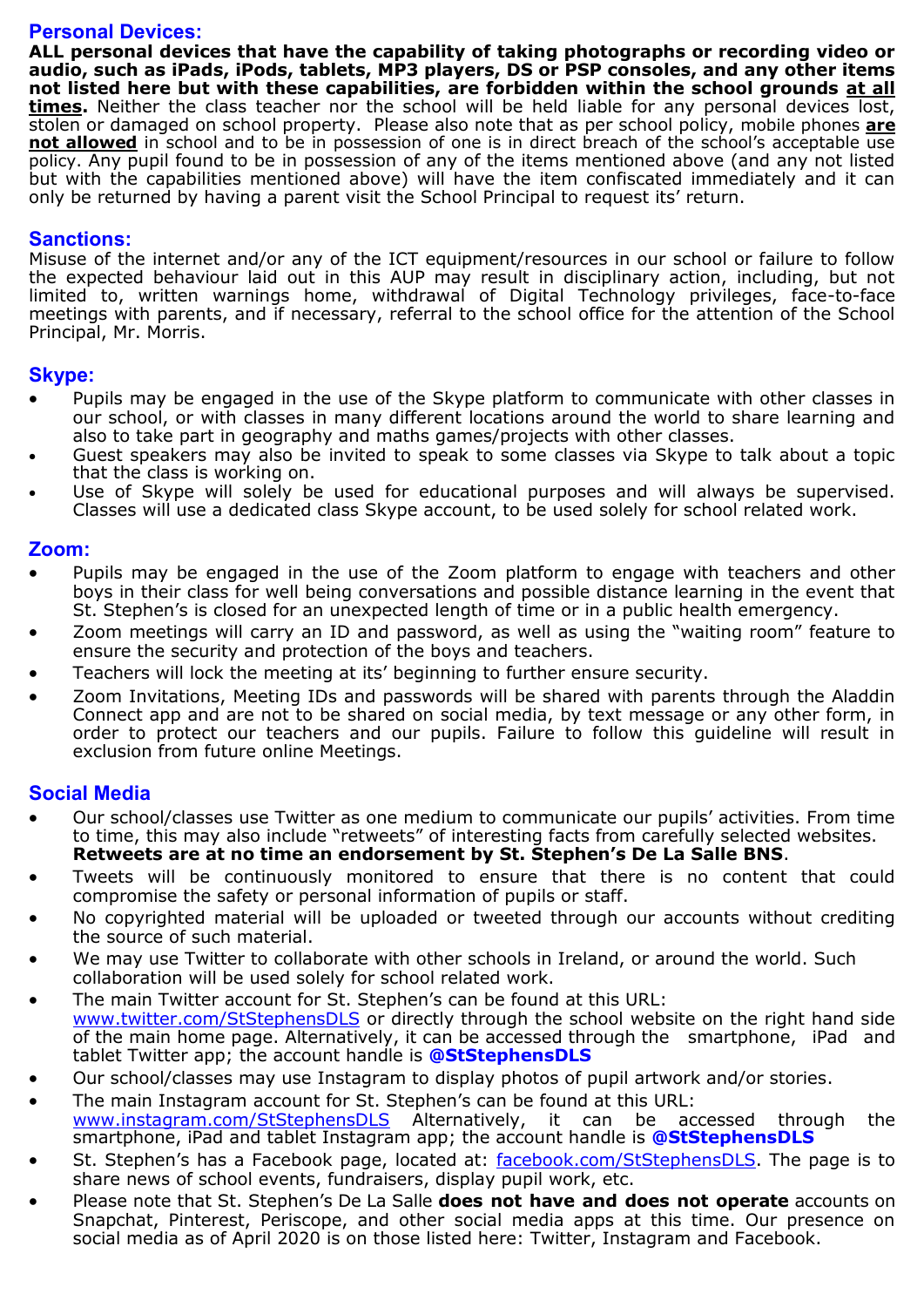## **YouTube**

- St. Stephen's provides pupil access to YouTube as an educational resource.
- It is expected that pupils will only access videos on YouTube that will aid research for class projects or where there is an educational value to the video.
- Pupils will not intentionally visit YouTube videos that contain rude, illegal, hateful or otherwise questionable material. Pupils will be required to report accidental accessing of inappropriate materials to the class teacher.
- There are some e-safety tips that are available on our school website at: [http://www.ststephensbns.com/parents](http://www.ststephensbns.com/parents-esafety)-esafety
- St. Stephen's uses the YouTube video streaming website, to host videos of school events and activities.
- Videos of various class activities, such as vodcasts, concerts, drumming, field trips and other activities not currently listed here, may be uploaded to our YouTube channel.
- These video files **will not be made available to download**.
- No copyright material will be uploaded to our YouTube channel.
- ALL videos uploaded to the school's YouTube channel will be **UNLISTED**, i.e. they will not be publically searchable on the YouTube service. To view any videos that are hosted on YouTube, users will have to visit our school's website at http://ststephensbns.com/galleries

# **Class Dojo**

- Classes may use Class Dojo as one method of rewarding effort, hard work and good behaviour.
- These Class Dojo accounts will not be publically viewable; parents and pupils will only be able to see their / their child's account information.
- Some classes may use the Class Story, School Story, Portfolio or Messaging features.
- Pupils retain the copyright on material submitted to teachers on the Portfolio feature.
- Pupils will not upload inappropriate materials or copyright materials to their Portfolio. To do so would be a breach of this policy and may result in suspension of Digital Technology privileges.

#### **Seesaw:**

- Our school may use Seesaw for assigning tasks and, if necessary, to communicate and receive classroom tasks using possible distance learning in the event that St. Stephen's is closed for an unexpected length of time or in a public health emergency. It may be used on a computer (PC) or on a smart device using the Seesaw app.
- Seesaw is a digital portfolio tool which allows pupils to store their work in an online space and gain feedback from their teacher. It can be used on a computer (PC) or tablet or smart device. It enables teachers to set tasks or assignments and include instructions or templates for pupils to use at home.
- Pupils can share their work using photos, videos, drawings, text, PDFs, and links.
- Pupils retain the copyright on material submitted to teachers in the digital portfolio.

## **Soundcloud / MixCloud/Spreaker:**

- Our school has accounts on Soundcloud, Spreaker and Mixcloud, audio file streaming websites.
- MP3's of various class activities, such as podcasts, concerts, drumming, field trips and other activities not currently listed here, may be uploaded to these pages.
- No copyright material will be uploaded to our school's Soundcloud/Mixcloud/Spreaker pages.
- Audio Files uploaded into Soundcloud/Mixcloud/Spreaker will be made available to listen to via embedded pages in our school website [www.ststephensbns.com.](http://www.ststephensbns.com/)
- These files **will not be made available to download**.

## **Padlet:**

- Classes may have pages on the Padlet platform.
- Pupils may create "walls" to showcase work they are completing, to collaborate with other classes on different topics, or to brainstorm topics the class are working on.
- No copyright material will be uploaded onto any of Padlet pages.
- Additions to any of our school's Padlet pages may be moderated and require authorisation before appearing on our Padlet pages.

#### **Vimeo:**

- Our school uses Vimeo , a video streaming website, to host videos of school activities.
- Videos of various class activities, such as vodcasts, concerts, drumming, field trips and other activities not currently listed here, may be uploaded to our Vimeo channels
- These videos will be embedded in our school's website [www.ststephensbns.com.](http://www.ststephensbns.com/)
- These video files **will not be made available to download**.
- No copyright material will be uploaded to our Vimeo channel.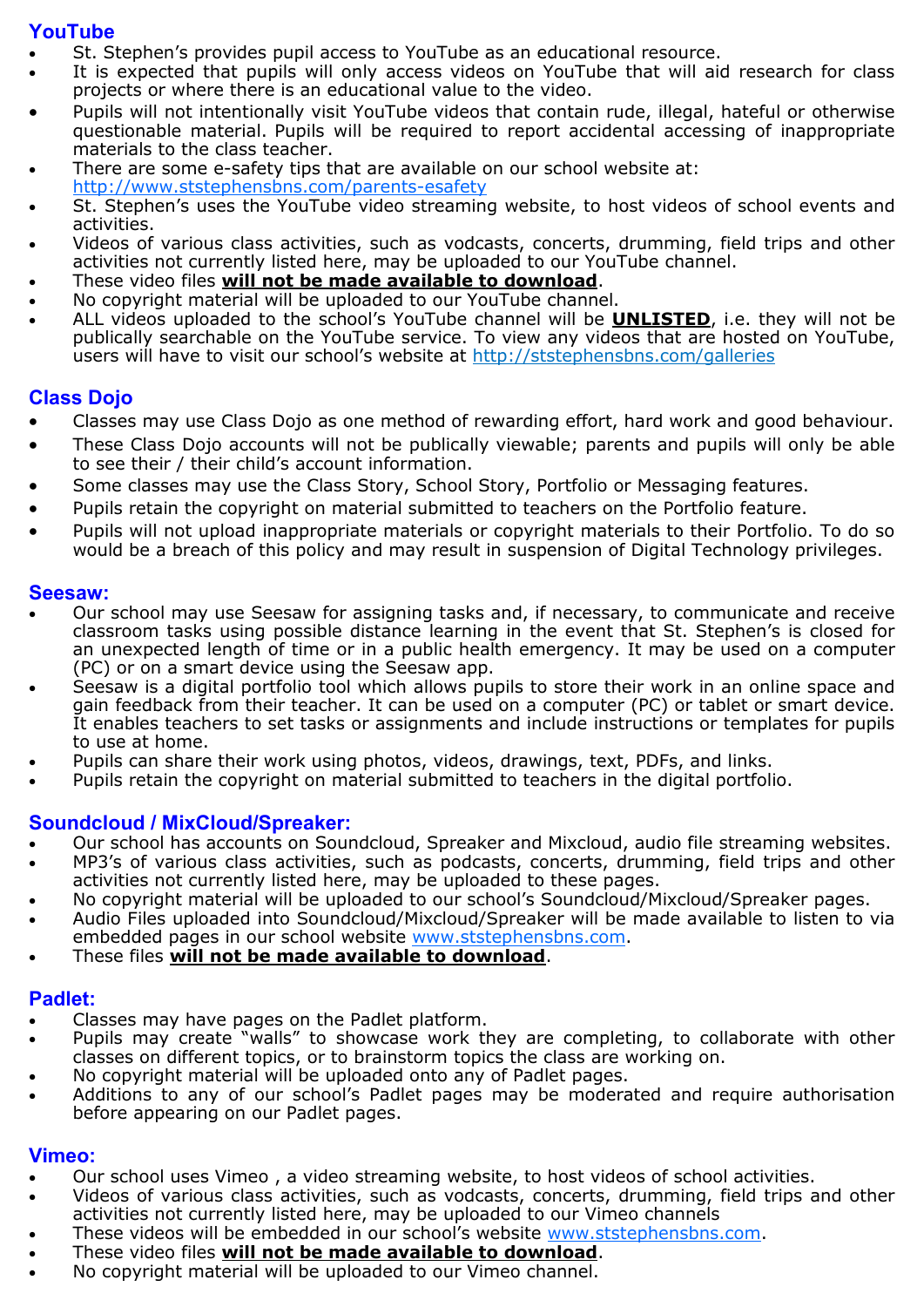#### **Animoto:**

- Our school will make use of Animoto, a video slide show website, to showcase school activities.
- Photos of various class and school activities may be uploaded to create slideshows on Animoto and showcased through various pages on our school website [www.ststephensbns.com.](http://www.ststephensbns.com/)
- These video files **will not be made available to download**.
- No copyright material will be uploaded to Animoto.

## **Adobe Spark:**

- Our school may use Adobe Spark to create videos or pages with school activities/project work.
- Videos will be embedded in our school's website [www.ststephensbns.com.](http://www.ststephensbns.com/)
- These video files **will not be made available to download**.
- No copyright material will be uploaded to our Adobe Spark account.

## **Kahoot / Socrative / Quizizz**

- Our classes may use the educational quiz creator websites "Kahoot", "Socrative" and "Quizizz" as one method of assessment.
- The class teacher may create quizzes based on material covered in class. Pupils do not need an account to participate in the quizzes, and all quizzes created will be used solely for school related work.

## **Flipgrid:**

- Our classes may be using the Flipgrid website/app to create pupil work and projects.
- No copyright material will be uploaded to Flipgrid accounts.
- Flipgrid URLs are not publically searchable and are only for use by classes in our school and selected classes in other schools that they might be working with.

## **Coding:**

- Some of our classes may be using the coding program and website, "Scratch", developed by M.I.T. Scratch projects are commonly used for problem solving, maths, and learning coding.
- No copyright material will be used to create Scratch projects.
- Pupils will retain the copyright on any Scratch stories or projects created.
- Individual Scratch projects receive their own URL; we will share URLs of created projects if/ once they have been completed.
- We may also use code.org for problem solving, maths, and learning coding.
- We may also use blockly games to introduce coding in a simple form.

## **Internet Radio Station:**

- Mr. Russell's Class manage our school's internet radio station. Pupils engage in the planning, editing and presentation of "radio shows" on the class' internet radio station.
- The presentation of programmes may include boys from all classes, contributing content and conducting interviews for airing on the radio station.
- All programme content will be checked before being broadcast. Programmes will contain content such as: music programmes, interviews, story reading, audio from class activities such as concerts, field trips, and history related activities, as well as other school events and activities not currently listed here.
- The content on the Internet Radio **will not** be available for download / listen back. It can only be listened to "live" or during a replayed airing.
- The URL for the Internet Radio Station is: [http://ststephensbns.com/radio](http://www.ststephensbns.com/radio)

## **100 Word Challenge:**

- Some classes in our school may take part in the 100 Word Challenge at **100wc.net**.
- Once a story is written, it is posted to a class blog where volunteers from across the world visit and leave supportive comments.
- Comments are moderated by the relevant class teacher, and comments that are deemed not constructive or that are inappropriate will be deleted without being published and the user will be reported.

#### **Flag Counter:**

- St. Stephen's has a Flag Counter on our website. The counter logs the location of visitors to our school's website [www.ststephensbns.com](http://www.ststephensbns.com/) and the amount of unique visits from that country's location.
- The Flag Counter is also presented as a map or the world, with the flags of visitors our school's website displayed on the map.